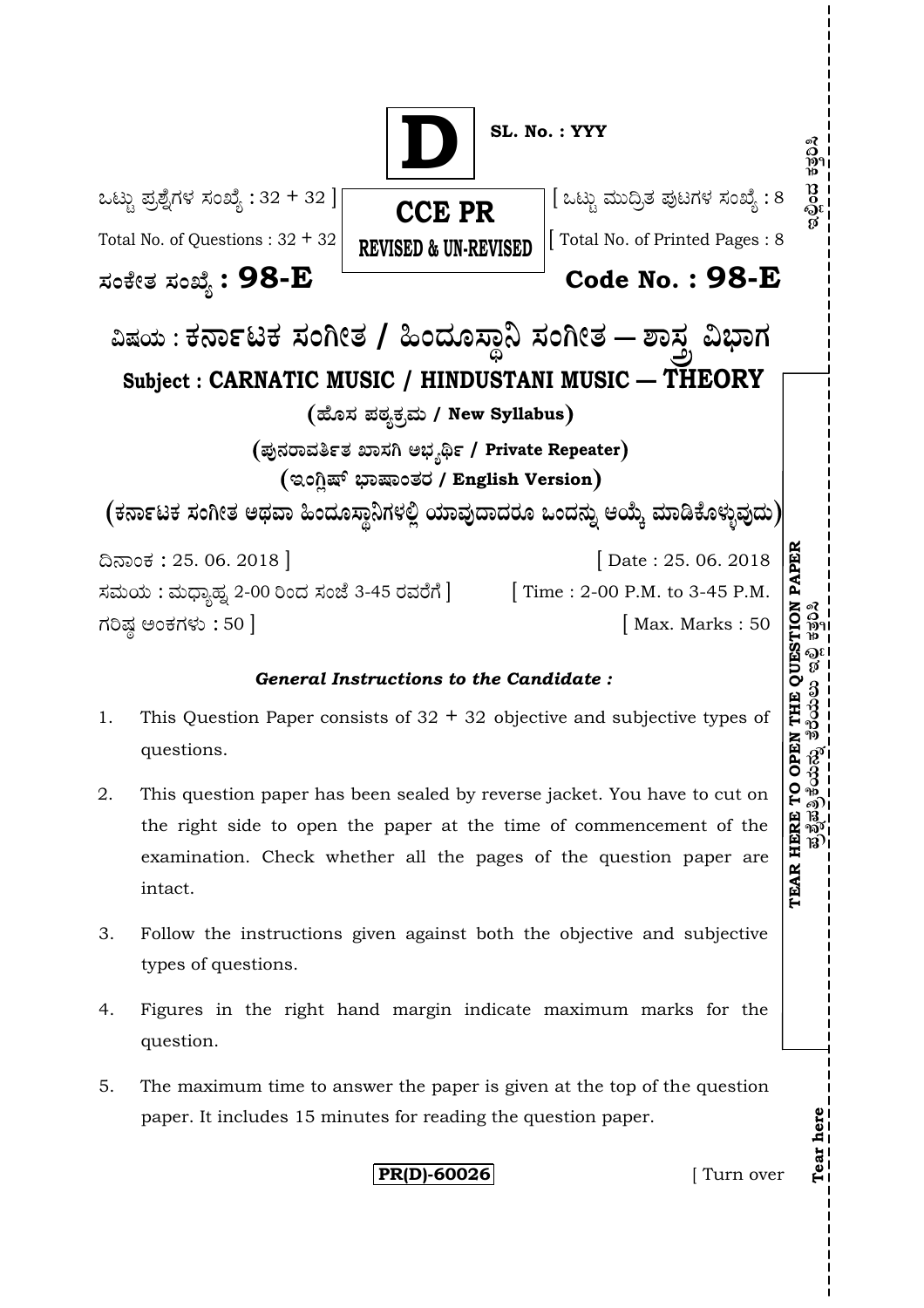# **CARNATIC MUSIC**

- I. *Four* alternatives are given for each of the following questions / incomplete statements. Only one of them is correct or most appropriate. Choose the correct alternative and write the complete answer along with its alphabet.  $10 \times 1 = 10$ 
	- 1. This is a string instrument.
		- (A) Tabla (B) Dolak
		- (C) Veena (D) Mridanga.

#### 2. Six swaras are used in arohan-avarohan in Raga

- (A) Audhav (B) Shadhav
- (C) Sampoorna (D) Audhav-Sampoorna.
- 3. In Talanga counts become two swaras
	- (A) First speed (B) Third speed
	- (C) Second speed (D) Fourth speed.
- 4. The poet of Vande Mataram is
	- (A) Bankim Chandra Chatterjee (B) Rabindranath Tagore
	- (C) Maithili Sharan Gupta (D) Nirala.
- 5. The 29th Melakarta Raga is
	- (A) Malahari (B) Mayamalavagaula
	- (C) Shankara Bharana (D) Hamsadhwani.
- 6. Only the single beat of Ghath is
	- (A) Druta (B) Mishra
	- (C) Mishra laghu (D) Anudruta.
- 7. The father of Carnatic Music is
	- (A) Kanakadasa (B) Purandara Dasa
	- (C) Gopal Das (D) Vithal Das.

## **PR(D)-60026**

#### **98-E** 2 **CCE PR**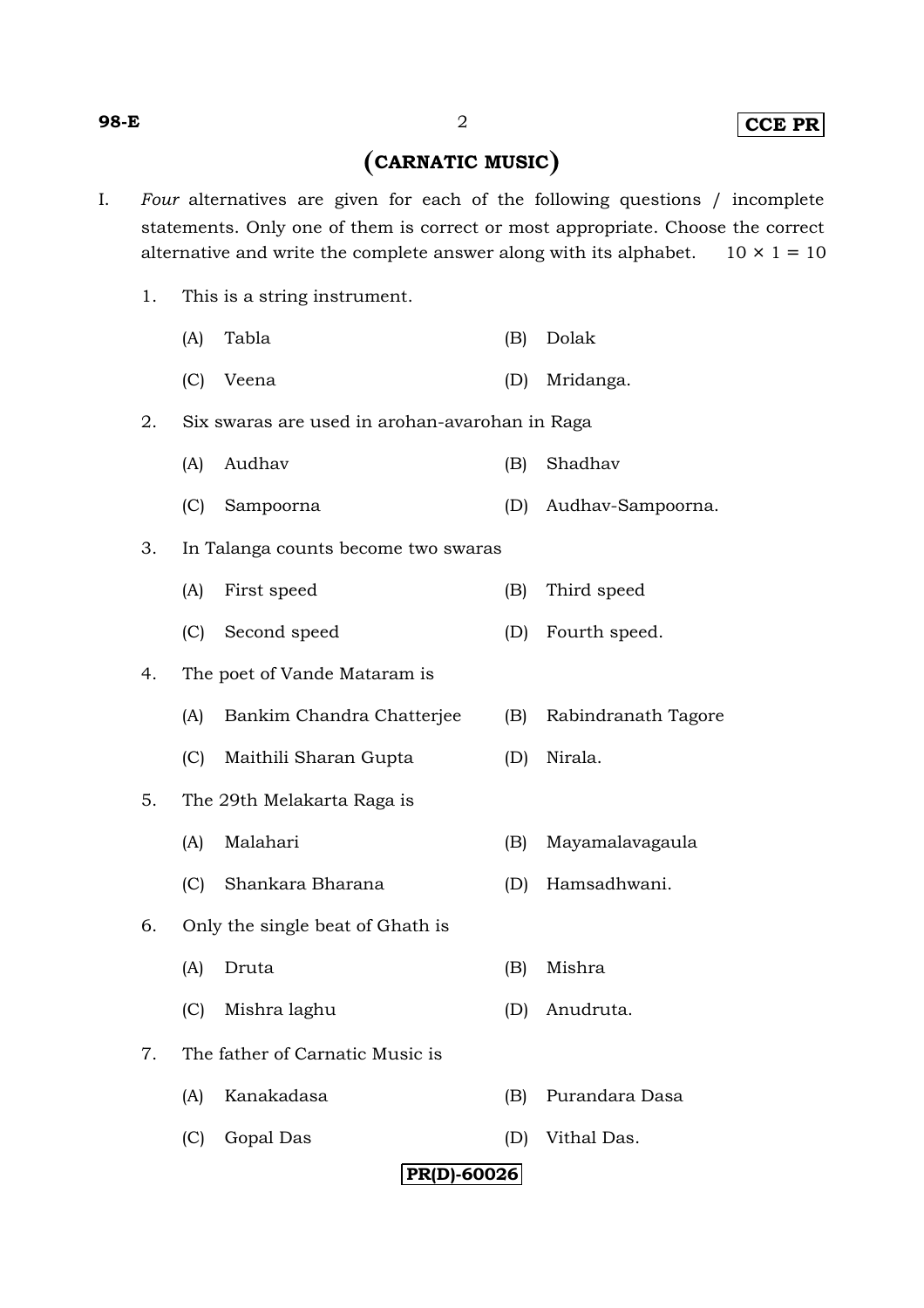| <b>CCE PR</b> |                                      |                                                                           |                                           |     |                | 98-E |  |  |  |
|---------------|--------------------------------------|---------------------------------------------------------------------------|-------------------------------------------|-----|----------------|------|--|--|--|
|               | 8.<br>Ankita of Muthayya Bhagavat is |                                                                           |                                           |     |                |      |  |  |  |
|               |                                      | (A)                                                                       | Hareesh                                   | (B) | Harikesh       |      |  |  |  |
|               |                                      | (C)                                                                       | Mahesh                                    | (D) | Ganesh.        |      |  |  |  |
|               | 9.                                   |                                                                           | The tala having fourteen (14) Aksharas is |     |                |      |  |  |  |
|               |                                      | (A)                                                                       | Chaturashra Jati Dhruva Tala              | (B) | Roopak Tala    |      |  |  |  |
|               |                                      | (C)                                                                       | Thriputa Tala                             | (D) | Ektala.        |      |  |  |  |
|               | 10.                                  | The systematic ascending order is                                         |                                           |     |                |      |  |  |  |
|               |                                      | (A)                                                                       | Avarohan                                  | (B) | Arohan         |      |  |  |  |
|               |                                      | (C)                                                                       | Mandra Sthayi                             | (D) | Madhya Sthayi. |      |  |  |  |
| II.           |                                      | $10 \times 1 = 10$<br>Answer the following questions in a sentence each : |                                           |     |                |      |  |  |  |
|               | 11.                                  | Mention the birth place of Purandara Dasa?                                |                                           |     |                |      |  |  |  |
|               | 12.                                  | What is Shruti?                                                           |                                           |     |                |      |  |  |  |
|               |                                      | 13. What is Swara?                                                        |                                           |     |                |      |  |  |  |
|               |                                      | 14. How many types of Swaras are there?                                   |                                           |     |                |      |  |  |  |
|               | 15.                                  | What is Vikrit swara ?                                                    |                                           |     |                |      |  |  |  |
|               | 16.                                  | What is fourteen Akshar tala?                                             |                                           |     |                |      |  |  |  |
|               | 17.                                  | Mention one wind instrument.                                              |                                           |     |                |      |  |  |  |
|               | 18.                                  | How many colours are there in National Flag ?                             |                                           |     |                |      |  |  |  |
|               | 19.                                  | Write Arohan of Mohan Raga.                                               |                                           |     |                |      |  |  |  |
|               | 20.                                  | How many laghus are there in Tishra Jati ?                                |                                           |     |                |      |  |  |  |

**PR(D)-60026** [ Turn over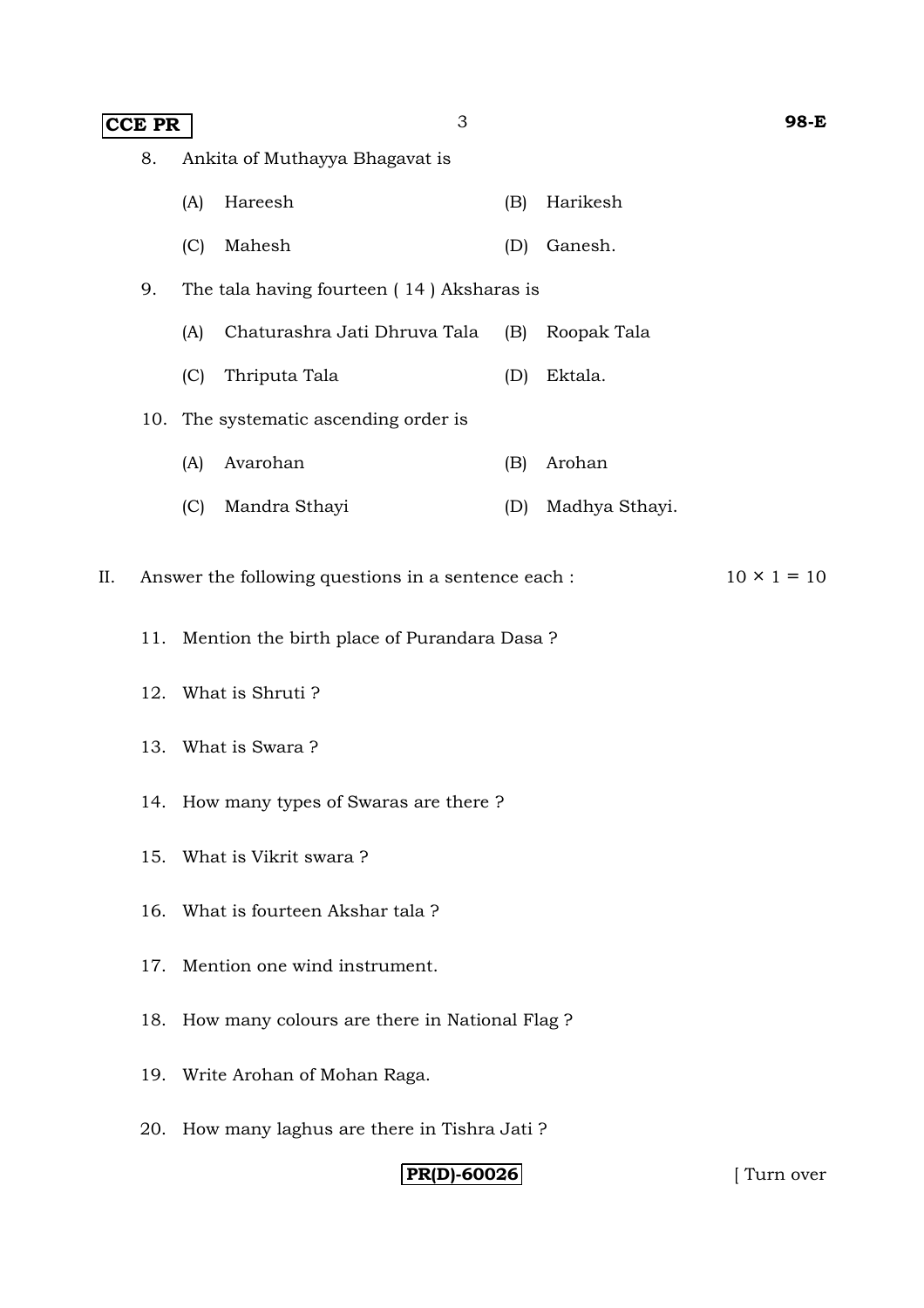#### **98-E** 4 **CCE PR**

- III. Answer the following questions in *two* to *three* sentences each :  $10 \times 2 = 20$ 
	- 21. What is Janak Raga ?
	- 22. What is Bhashanga ?
	- 23. What is the meaning of Ekswara Vakra Raga ?
	- 24. What is Sarale varase ?
	- 25. What is Sanchari Geet ?
	- 26. What is Jatiswara ?
	- 27. What is Kriti ?
	- 28. Which are the Pillari Geet ?
	- 29. Write the first line of Devaranama.
	- 30. Name the persons related of Classical Music.
- IV. Answer the following questions in brief :  $2 \times 5 = 10$ 
	- 31. What is the use of learning music ?
	- 32. Write in brief the biography of Shama Shastri.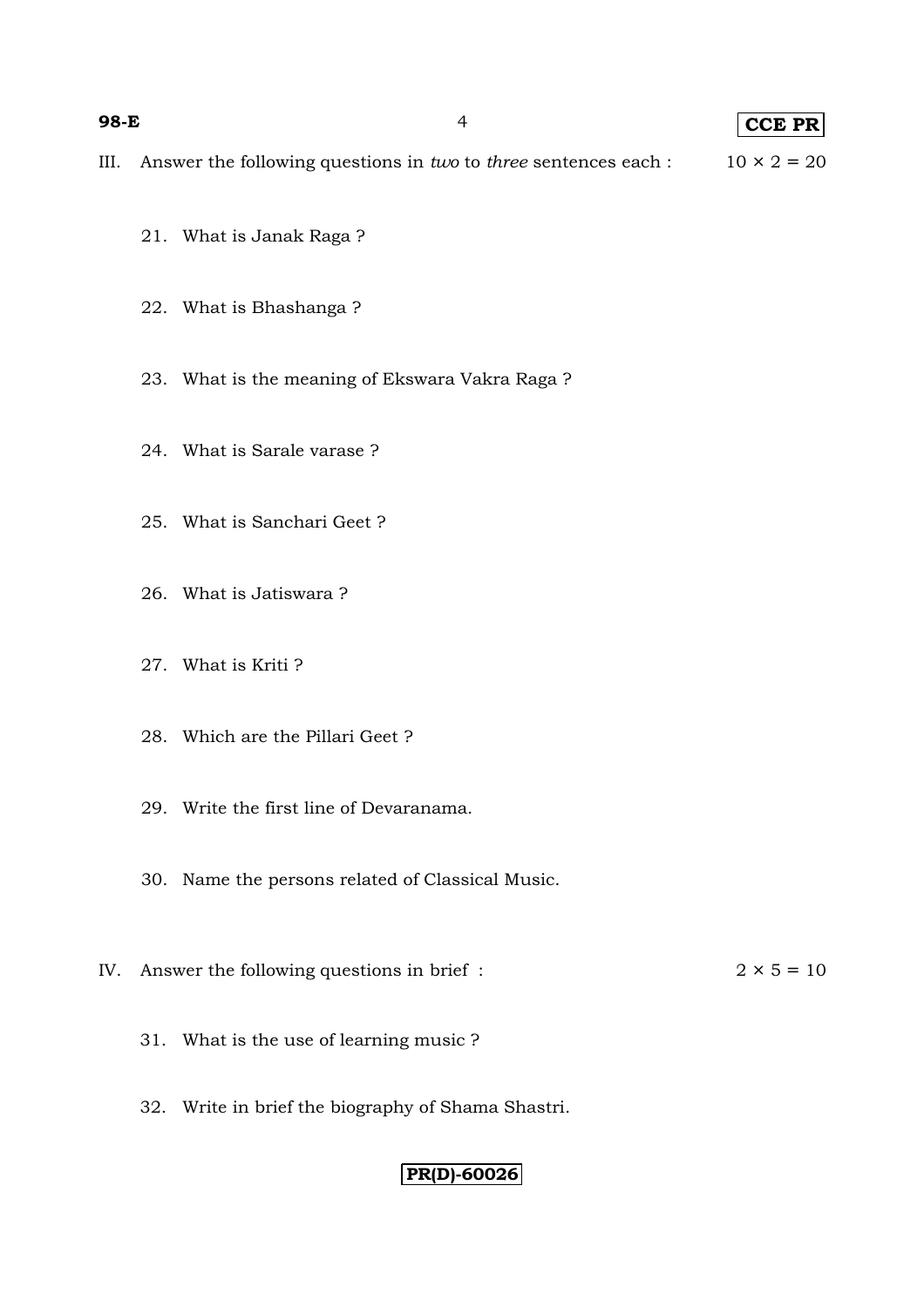#### **CCE PR** 5 **98-E**

# **HINDUSTANI MUSIC**

- I. *Four* alternatives are given for each of the following questions / incomplete statements. Only one of them is correct or most appropriate. Choose the correct alternative and write the complete answer along with its alphabet.  $10 \times 1 = 10$ 
	- 1. The second important Swara in Raga is
		- (A) Vadi swara (B) Samvadi swara
		- (C) Vivadi swara (D) Anuvadi swara.
	- 2. Re, Ga, Dha, Ni swaras are
		- (A) Komala swaras (B) Teevra swaras
		- (C) Tar Saptak swaras (D) Mandra Saptak swaras.
	- 3. The number of total swaras is
		- (A) six (B) seven
		- (C) four (D) eight.
	- 4. Thaat of Raga Jeevanpuri is
		- (A) Kalyan (B) Khamaj
		- (C) Asavari (D) Kafi.
	- 5. The Varjit swara of Raga Sarang are
		- (A) Ga, Dha (B) Ma, Ni
		- (C) Sa, Re (D) Pa, Dha.
	- 6. Six swaras are used in aroha-avaroha of Raga
		- (A) Shadhav (B) Audhav
		- (C) Saptak (D) Sampoorna.

#### **PR(D)-60026** [ Turn over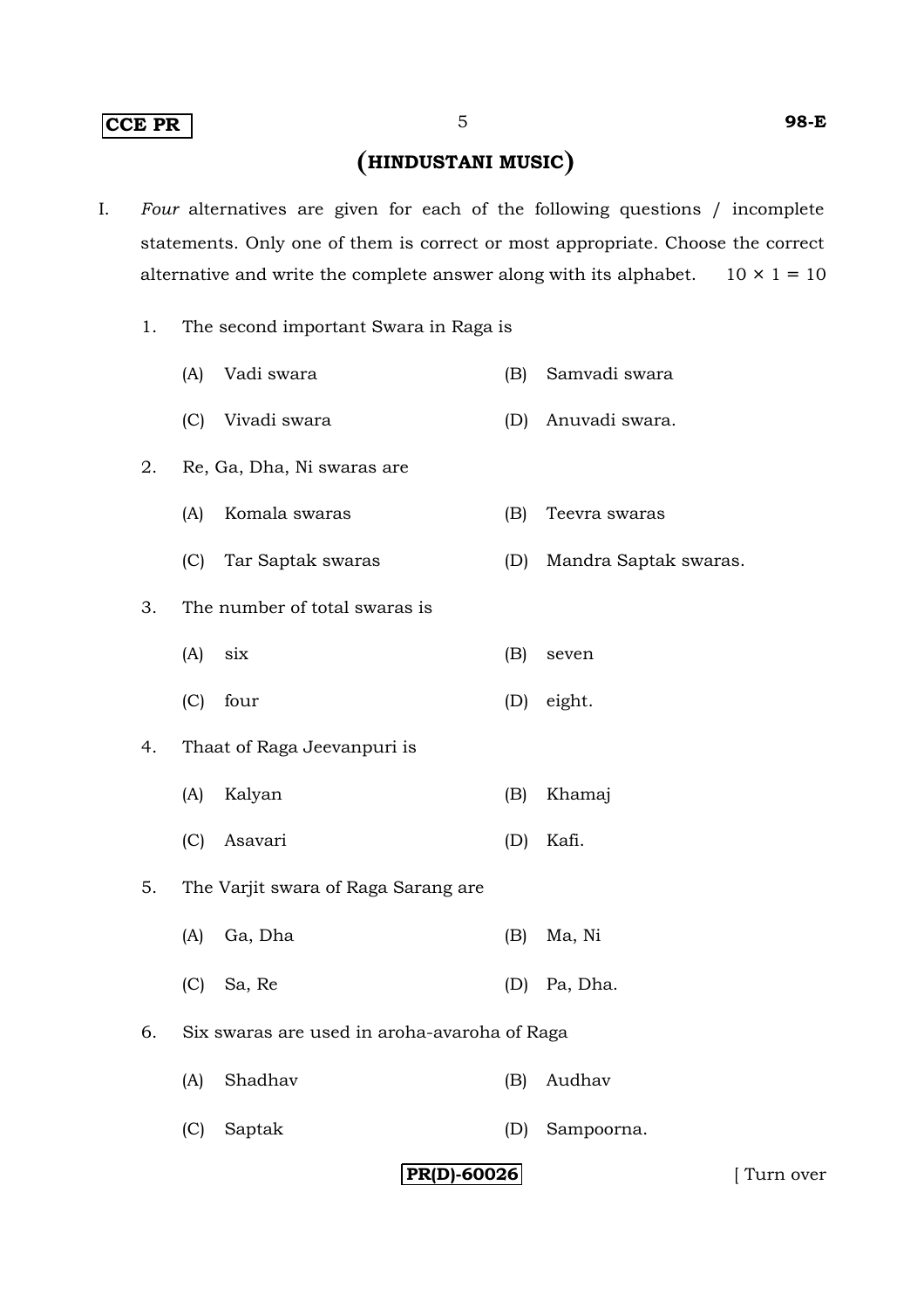| 98-E                               |                                                                           |                                                                          | 6            |     | <b>CCE PR</b> |  |  |  |
|------------------------------------|---------------------------------------------------------------------------|--------------------------------------------------------------------------|--------------|-----|---------------|--|--|--|
|                                    | 7.                                                                        | The types of Vikrit swaras are                                           |              |     |               |  |  |  |
|                                    |                                                                           | (A)                                                                      | two          | (B) | four          |  |  |  |
|                                    |                                                                           | (C)                                                                      | six          | (D) | eight.        |  |  |  |
| 8.<br>The deleted swara in Raga is |                                                                           |                                                                          |              |     |               |  |  |  |
|                                    |                                                                           | (A)                                                                      | Komal swara  | (B) | Mandra swara  |  |  |  |
|                                    |                                                                           | (C)                                                                      | Madhya swara | (D) | Varjya swara. |  |  |  |
|                                    | 9.                                                                        | The total thaats of Hindustani Music is                                  |              |     |               |  |  |  |
|                                    |                                                                           | (A)                                                                      | ten          | (B) | eight         |  |  |  |
|                                    |                                                                           | (C)                                                                      | six          | (D) | twelve.       |  |  |  |
|                                    | The total divisions of Tritala are<br>10.                                 |                                                                          |              |     |               |  |  |  |
|                                    |                                                                           | (A)                                                                      | three        | (B) | two           |  |  |  |
|                                    |                                                                           | (C)                                                                      | four         | (D) | ten.          |  |  |  |
| II.                                | $10 \times 1 = 10$<br>Answer the following questions in a sentence each : |                                                                          |              |     |               |  |  |  |
|                                    | 11.                                                                       | What is the symbol of 'Sam' in talas according to Pandit V.N. Bhatkande? |              |     |               |  |  |  |
|                                    | 12.                                                                       | How many types of Swaras are there?                                      |              |     |               |  |  |  |
|                                    | 13.                                                                       | How many Husis of Jhaptala are there?                                    |              |     |               |  |  |  |
|                                    | 14.                                                                       | What is the descent of swaras?                                           |              |     |               |  |  |  |
|                                    | 15.                                                                       | What is Teevra swara?                                                    |              |     |               |  |  |  |
|                                    | 16.                                                                       | What are Sa, Pa, swaras ?                                                |              |     |               |  |  |  |
|                                    | 17.                                                                       | What is Shuddha swara?                                                   |              |     |               |  |  |  |
|                                    | 18.                                                                       | What is Saptak?                                                          |              |     |               |  |  |  |
|                                    | 19.                                                                       | What is Husi or Khali?                                                   |              |     |               |  |  |  |
|                                    | 20.                                                                       | How many matras are there in Ektala ?                                    |              |     |               |  |  |  |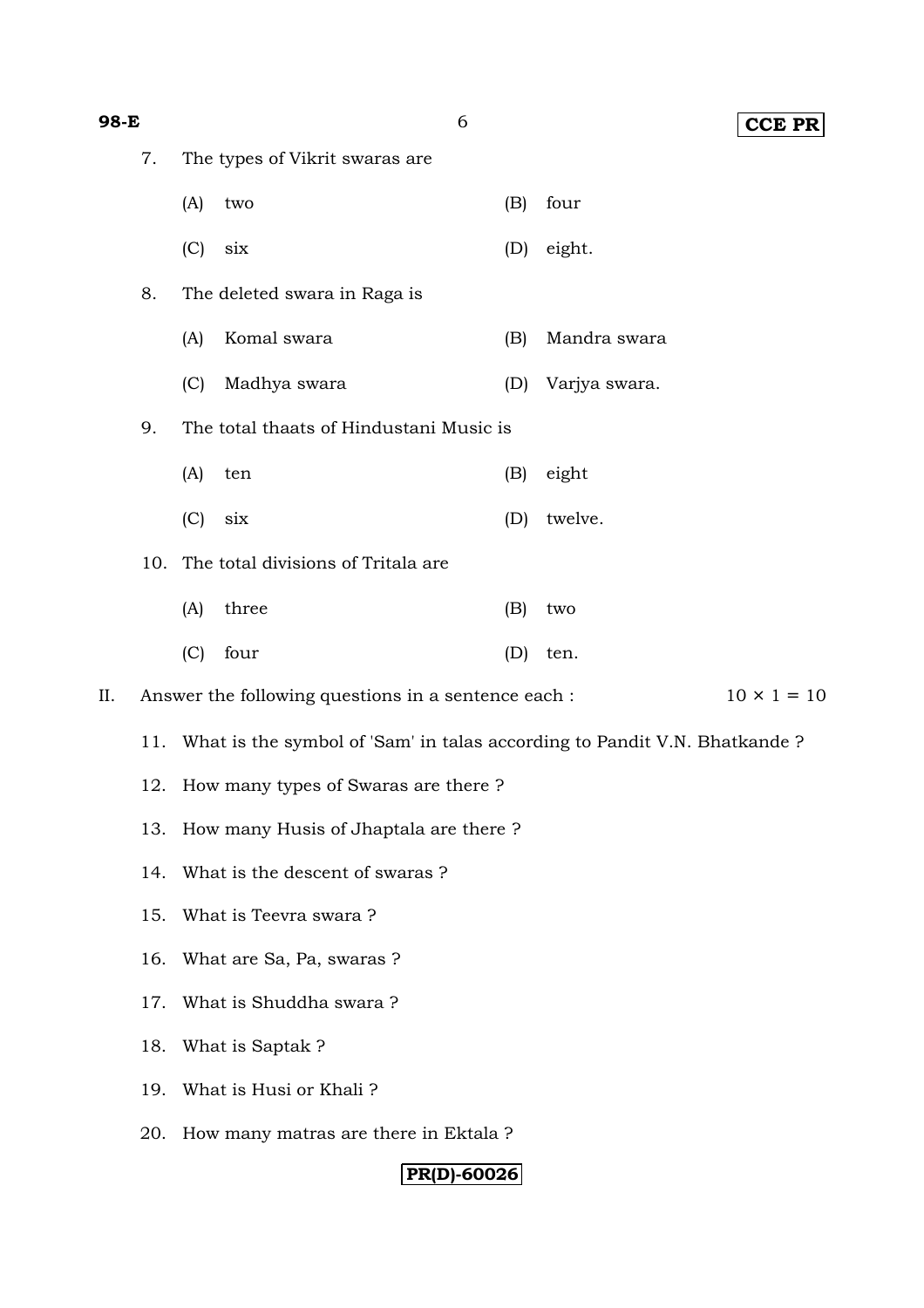## **CCE PR** 7 **98-E**

- 21. Write the aroha-avaroha and Vadi, Samvadi swaras of Raga Bheempalas.
- 22. What is Raga ?
- 23. Write Lakshan Geet of Raga Durga.
- 24. What is Sthayi-Antara ?
- 25. How many types of Laya are there ? What are they ?
- 26. Write the ten Thaats of Hindustani Music.
- 27. What is Alankar Swara ?
- 28. How many types of instruments are there ? What are they ?
- 29. Write the Bol or Theka of Dadra tala.
- 30. Write the Thaat and Gayana Samay of Raga Jeevanpuri.
- IV. Answer the following questions in brief :  $2 \times 5 = 10$ 
	- 31. Write the classical information of Raga Brindavani Sarang, with aroha-avaroha.
	- 32. Write the full classical information of Jhaptala with symbol, Matra, Bol and divisions.